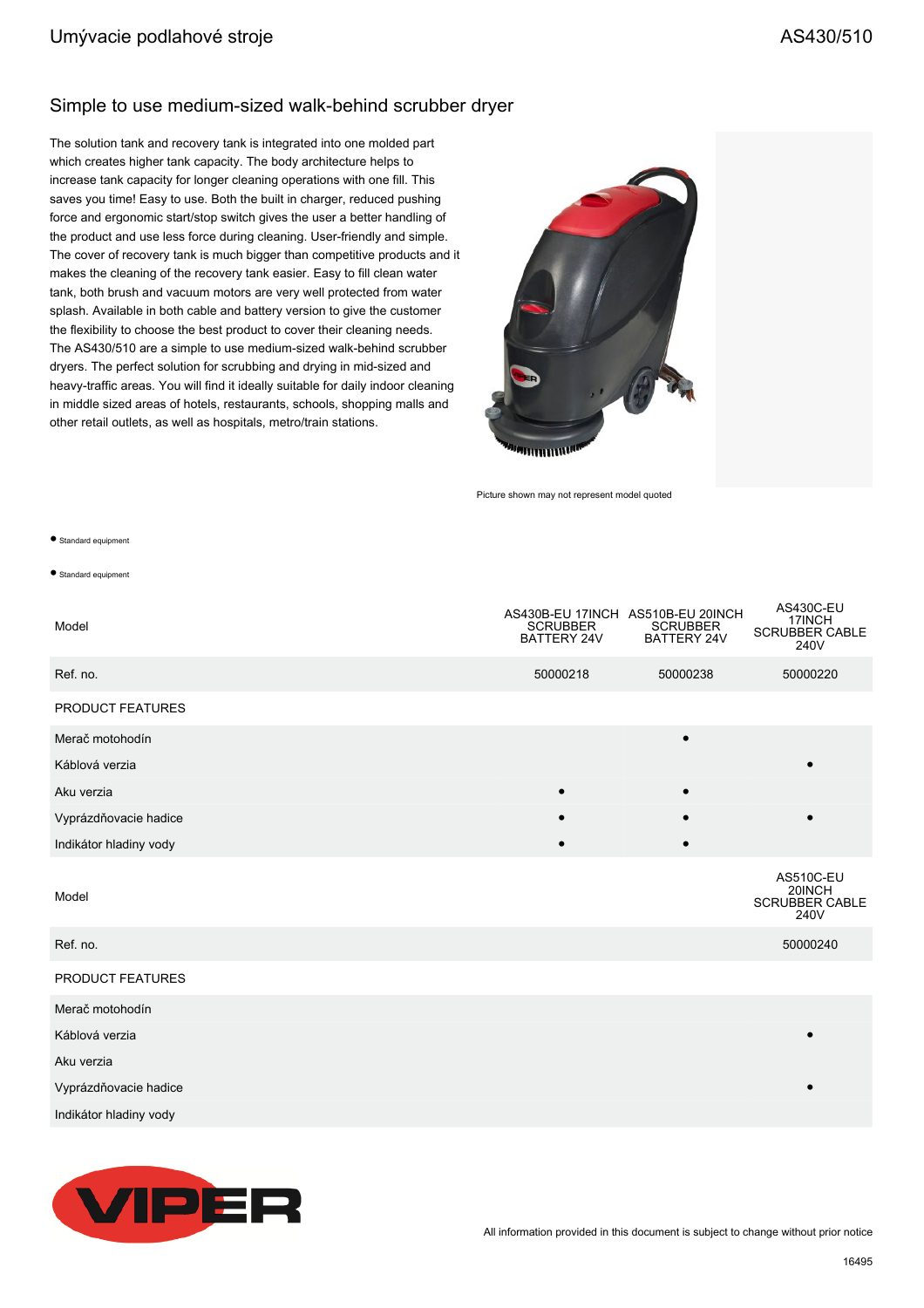# Umývacie podlahové stroje **AS430/510**

# Simple to use medium-sized walk-behind scrubber dryer

| <b>Technical specifications</b>          | AS430B-EU 17INCH AS510B-EU 20INCH<br>SCRUBBER<br>BATTERY 24V | <b>SCRUBBER</b><br>BATTERY 24V | AS430C-EU<br>17INCH<br><b>SCRUBBER CABLE</b><br>240V |
|------------------------------------------|--------------------------------------------------------------|--------------------------------|------------------------------------------------------|
| Dĺžka prívodného kábla (m)/ typ zástrčky | N/A                                                          | N/A                            | 20                                                   |
| Motor kefy (W)                           | 550                                                          | 560                            | 750                                                  |
| Príkon sacieho motora (W)                | 350                                                          | 350                            | 400                                                  |
| Typ aku                                  | 2X12V 85Ah/C20<br>AGM                                        | 2X12V 85Ah/C20<br>AGM          | N/A                                                  |
| Sanie (mmH2O)                            | 1200                                                         | 1200                           | 1200                                                 |
| Úroveň hlučnosti (dB A)                  | 70                                                           | 70                             | 72                                                   |
| Výkon (m2/hod)                           | 1600                                                         | 2100                           | 1600                                                 |
| Nádž na čistiaci / použitý roztok (I)    |                                                              |                                |                                                      |
| Nádoba na čistiaci roztok (I)            | 40                                                           | 40                             | 50                                                   |
| Zberná nádrž (I)                         | 40                                                           | 40                             | 50                                                   |
| Šírka stierky (mm)                       | 730                                                          | 790                            | 730                                                  |
| Priemer kefy / padu (mm)                 | 430                                                          | 510                            | 430                                                  |
| Prítlak kefy (kg)                        | 30 Max                                                       | 35 Max                         | 35 max                                               |
| Rýchlosť kefy (ot/min)                   | 150                                                          | 150                            | 160                                                  |
| Rozmery (dxšxv) (mm)                     | 1200x610x1170                                                | 1200x610x1170                  | 1200x610x1170                                        |
| Velkosť miesta pre aku                   | 340x330x260                                                  | 340x330x260                    | N/A                                                  |
| Max. nákladová hmotnosť (kg)             | 152                                                          | 168                            | 120                                                  |
| Čistá hmotnosť (kg)                      | 112                                                          | 128                            | 70                                                   |
| Technical specifications                 |                                                              |                                | AS510C-EU<br>20INCH<br>SCRUBBER CABLE<br>240V        |
| Dĺžka prívodného kábla (m)/ typ zástrčky |                                                              |                                | 20                                                   |
| Motor kefy (W)                           |                                                              |                                | 750                                                  |
| Príkon sacieho motora (W)                |                                                              |                                | 400                                                  |
| Typ aku                                  |                                                              |                                | N/A                                                  |
| Sanie (mmH2O)                            |                                                              |                                | 1200                                                 |
| Úroveň hlučnosti (dB A)                  |                                                              |                                | 72                                                   |
| Výkon (m2/hod)                           |                                                              |                                | 2100                                                 |
| Nádž na čistiaci / použitý roztok (I)    |                                                              |                                |                                                      |
| Nádoba na čistiaci roztok (I)            |                                                              |                                | 50                                                   |
| Zberná nádrž (I)                         |                                                              |                                | 50                                                   |
| Šírka stierky (mm)                       |                                                              |                                | 790                                                  |
| Priemer kefy / padu (mm)                 |                                                              |                                | 510                                                  |
| Prítlak kefy (kg)                        |                                                              |                                | 38 Max                                               |
| Rýchlosť kefy (ot/min)                   |                                                              |                                | 160                                                  |
| Rozmery (dxšxv) (mm)                     |                                                              |                                | 1200x610x1170                                        |